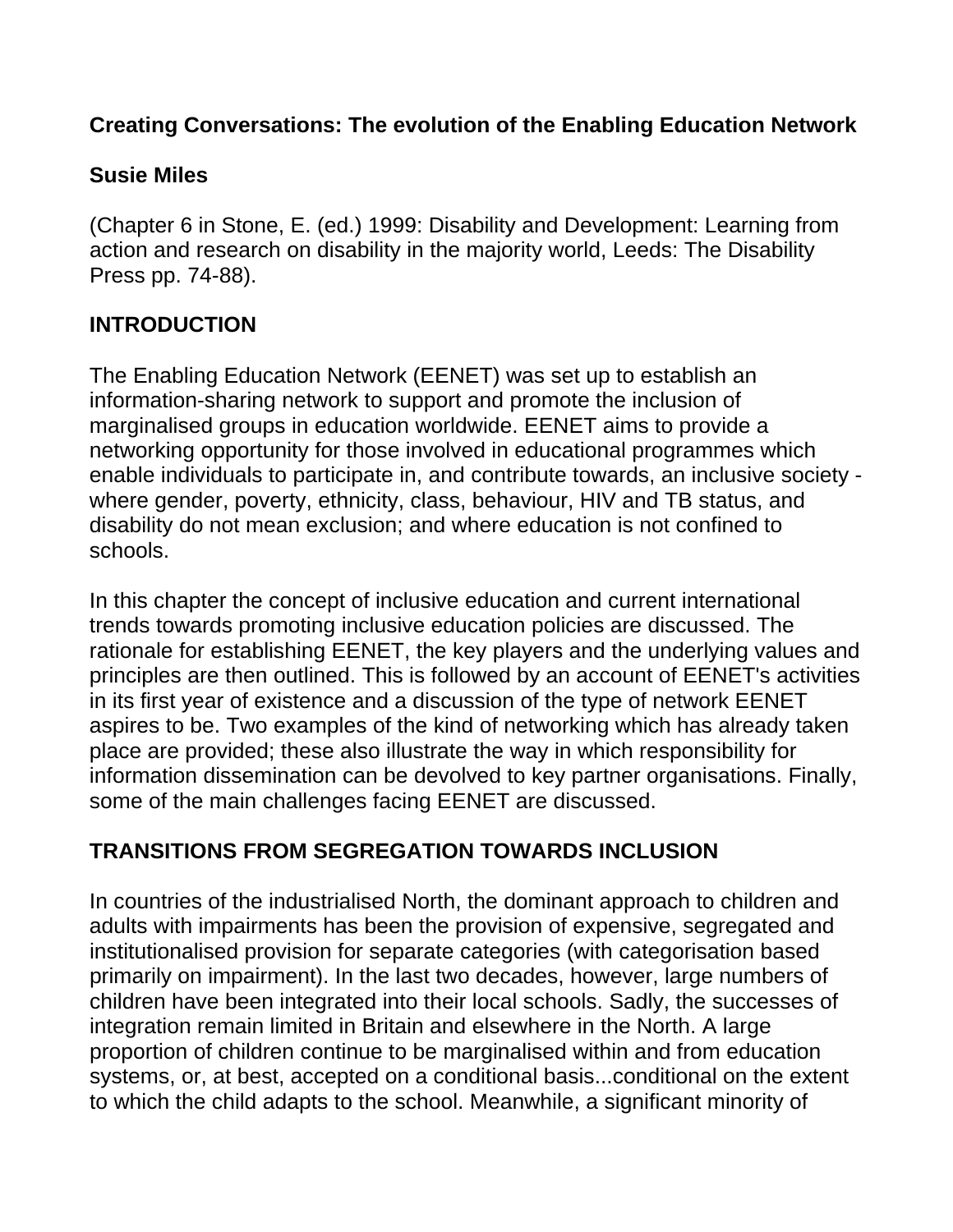disabled children continue to be educated in separate, segregated provision. Attempts to adopt a more inclusive policy have generally been hampered by a long legacy of exclusion, which ties up resources and creates enormous bureaucratic and attitudinal obstacles to the process of inclusion.

The concept of "inclusion", as distinct from "integration", describes a process whereby schools, education structures, systems and methodologies are required (and enabled) to change so that they can cater to the individual needs of all children, including all disabled children. By contrast, the focus of "integrated" education is on disabled children who are brought into mainstream schools. In integrated education, adjustments are made to the individual child so that s/he fits into the particular school. By implication and with a degree of inevitability, the regular school stays the same.

The distinction between these two concepts of inclusive and integrated education is absolutely critical. In essence, the distinction is analogous to that between the medical (individual) model of disability and the social model of disability. The focus on "fixing" the individual is replaced by an attempt to change the environment and (in the case of education) to change the context in which children are expected to learn. The following definition of inclusive education was developed for a seminar held in Agra, India (IDDC 1998).

Inclusive education:

- Acknowledges that all children can learn;
- Acknowledges and respects differences in children: age, gender, ethnicity, language, disability, HIV and TB status, etc.;
- Enables education structures, systems and methodologies to meet the needs of all children;
- Is part of a wider strategy to promote an inclusive society;
- Is a dynamic process which is constantly evolving (IDDC 1998).

It is important to make clear that promoting inclusive education does not deny the diversity of children's needs and abilities in learning. Certainly, including disabled children in mainstream schools and trying to get away from the distinction between so-called "normal" and "disabled" children (so characteristic of segregated educational provision) is important. But a denial of the differences would be naïve and dangerous. Many, including EENET, are aware of the need to maintain a balance between working towards better education for all children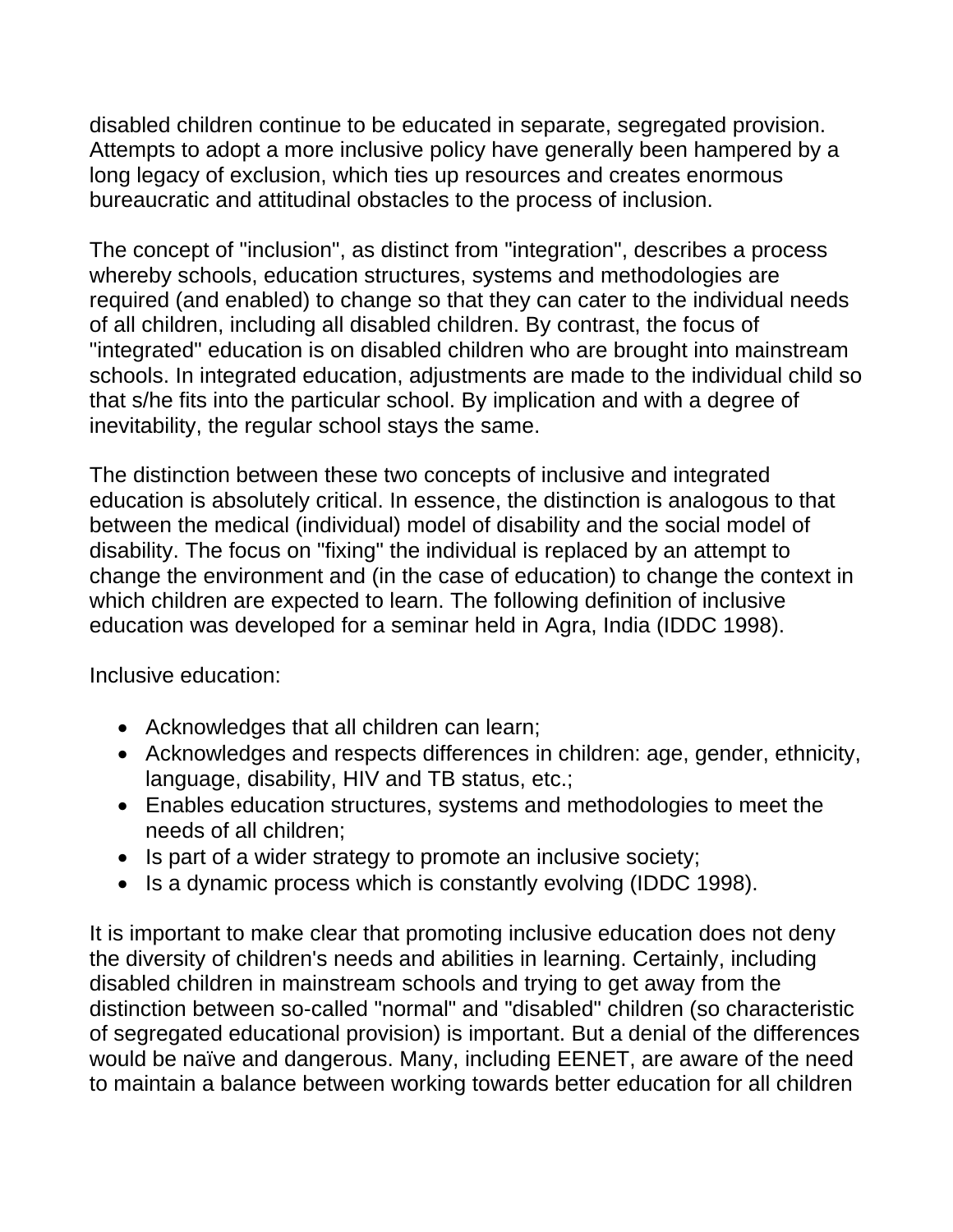and recognising the very real life challenges which face severely disabled children. Individual differences should be recognised and celebrated as part of the inclusion process. Support and encouragement for self-help groups and the involvement of positive adult role-models, ex-pupils and children themselves in the education process are essential for the promotion of positive identity in disabled children and other marginalised groups. We need to move towards a more holistic view of disability to promote a stronger understanding of inclusion.

In countries of the South, where there has been relatively little investment in segregated educational provision for disabled children, inclusive education programmes tend to be more successful. In fact, wealthier nations have arguably created greater, more insurmountable obstacles to inclusion because of their relatively vast material resources. In the South, by contrast, the rehabilitation and special needs industry is much smaller and less powerful, and human resources can be harnessed to bring about inclusion. Here, implementation of inclusive education may simply involve the positive reinforcement of well-established, community-based and inclusive attitudes and practices.

In some areas, it would never even occur to teachers working in remote rural areas that a child disabled by polio, for example, should be educated anywhere other than the local school. This has been described as "casual integration" by Miles (1989). This form of casual integration is clearly widespread and deserves to be recognised and documented. However, casual integration tends to happen on an ad hoc and individual basis, rarely impacting on the system as a whole. Thus, even where casual integration is evident, it remains likely that many children will continue to be excluded unless efforts are made to include them.

In both North and South, inclusive education is a dynamic process which is still evolving. The concept inevitably means different things to different people. Some of those differences will depend on the context and stage of development in a particular setting. Problems also arise in language and translation: in many countries it may be difficult to find appropriate and different words for integration and inclusion, thus making it harder to differentiate clearly between the two concepts. Meanwhile, many practitioners may not be aware of the theoretical analysis and thinking that underpins the two concepts. This is not to say that these concepts have limited use. They can and have proved useful to many individuals (professionals and non-professionals, western and non-western) who are engaged in re-thinking the "educational task". The key to effective rethinking in line with an inclusive approach is to ask: "How can we prepare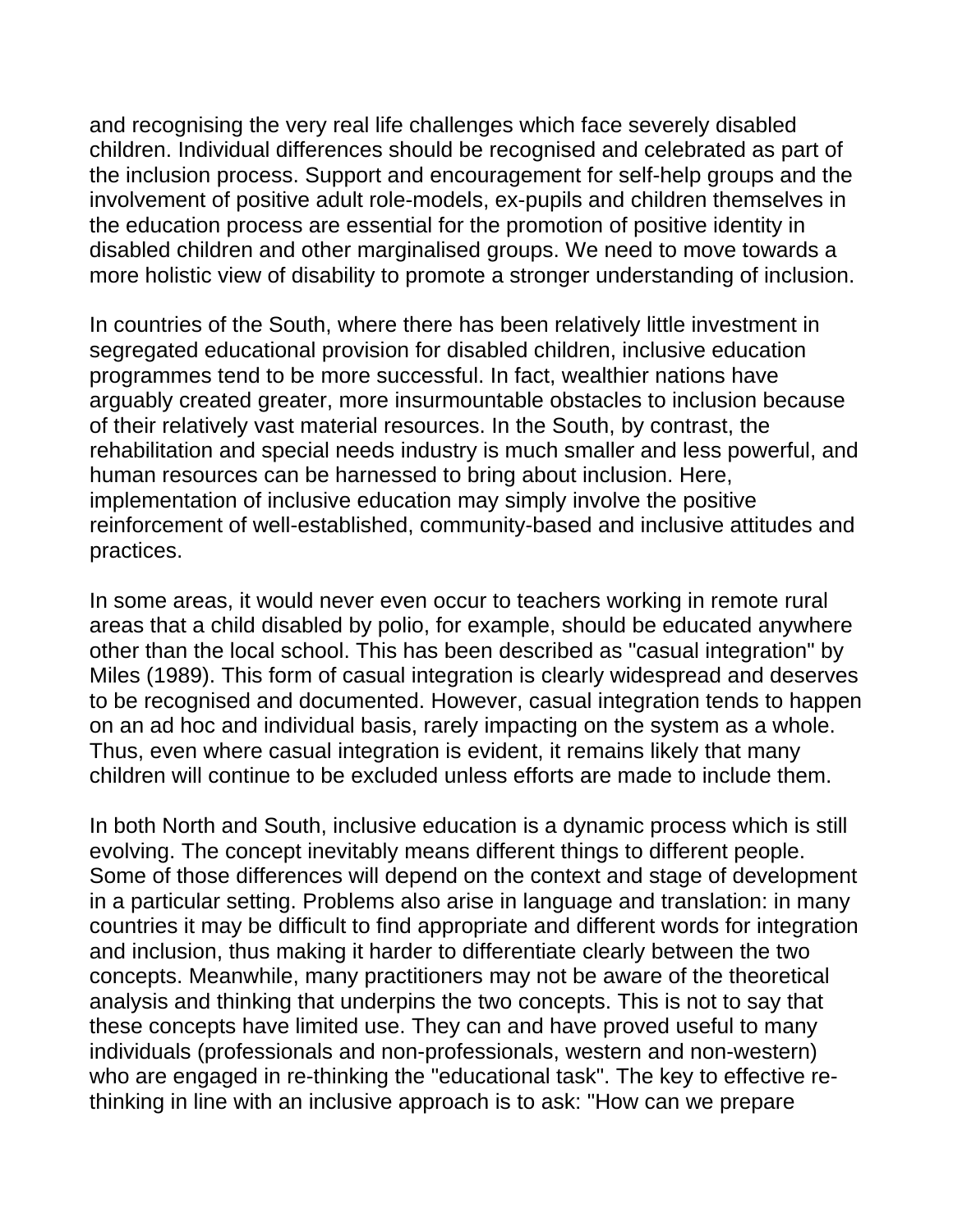schools so that they can become places that deliberately reach out to all children?" (EENET 1997).

### **INTERNATIONAL TRENDS**

Most large development organisations employ an adviser or expert on one or more of the many issues which relate to difference (e.g. gender, race, ethnicity, age). But only rarely are the commonalities between marginalised groups explored. Sadly, awareness and equal opportunities training in any one issue does not guarantee awareness in relation to all issues. A person may be raceaware and gender-aware, but completely disability-unaware (Stubbs 1995). Inevitably, this has worked against the promotion and acceptance of inclusive education as a strategy for responding to diversity. Despite this barrier, recent years have seen an increasing focus on, and debate about, the potential for inclusive education.

Inclusive education is gaining impetus globally. Sometimes the impetus comes from a rights perspective: "Disabled children and other marginalised groups have a right to be educated alongside their peers". Sometimes it comes from an economic perspective: "We cannot afford or sustain segregated 'special' education, and so inclusion is the only option". Generally a combination of these two approaches prevails.

The United Nations' world conferences on "Education for All - meeting basic learning needs" (Jomtien, Thailand in 1990) and on "Special Needs Education: access and quality" (Salamanca, Spain in 1994) added to this impetus by emphasising that many children are excluded or are not benefiting from current systems, such as disabled children, street children and children from ethnic minorities. Contributors to these conferences highlighted the importance of taking another look at existing systems, structures and methods within schools, with a view to creating a schooling system that benefits and includes all children in the particular community. Moreover, a clear link was made between inclusive education, and initiatives aimed at school improvement and effectiveness, since these initiatives share the same aim of providing a better educational environment for all.

An outcome of the Salamanca conference was the Salamanca Statement and Framework for Action (UNESCO 1994). This has been and is currently used to support policy changes in many countries, North and South. Another invaluable UNESCO product is the Teachers Education Resource Pack (UNESCO 1993),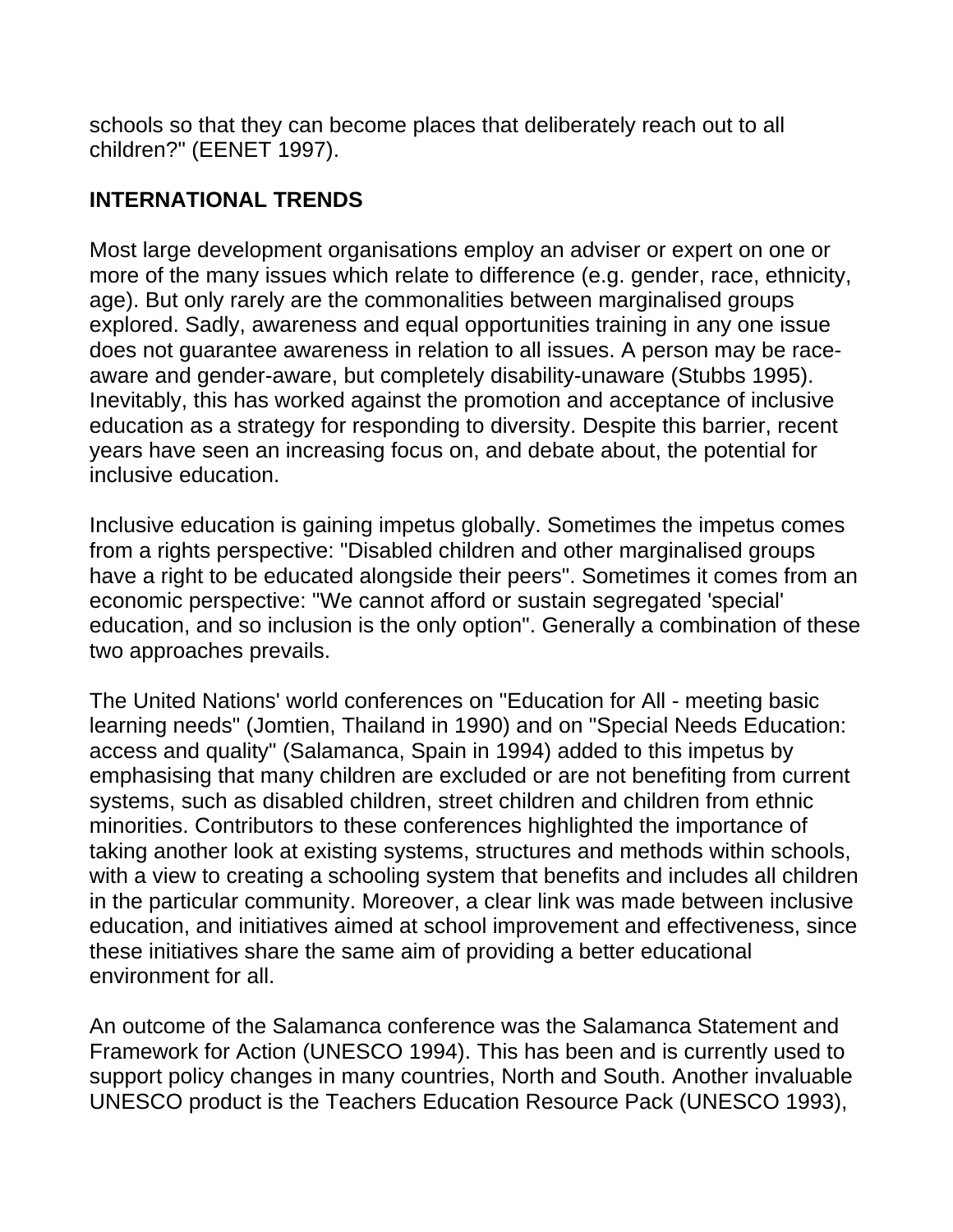produced as part of a long-term initiative to help schools develop more inclusive practices. The "Special Needs in the Classroom" project began in 1988 with the aim of producing and disseminating a resource pack of pre-service and inservice teacher training materials. This initiative subsequently developed into a broader analysis of educational transformation and the management of change. The pack, available from UNESCO in fifteen languages, has led to initiatives in over 50 countries.

In the light of this international activity and interest, the establishment of EENET is very timely. EENET is essentially a post-Salamanca initiative which aims to broaden the concept of inclusive education beyond the classroom to include community-based strategies; and to promote the dissemination of useful and relevant information in accessible formats throughout countries which have limited access to basic information and/or financial resources.

#### **WHO IS INVOLVED IN EENET?**

The initiative for EENET came from the International Disability and Development Consortium (IDDC): a group of international non-governmental organisations working to promote disability and rehabilitation issues, primarily in the countries of the South. For information, IDDC was set up in 1994 and does not have an organisational infrastructure.

Save the Children Fund (UK), which acts as IDDC's lead agency on inclusive education, identified the need for a network which would both share experience and help produce low-cost training materials relevant to the needs of the South. It was also felt that there was a need for a more independent body that would look at inclusion in its broadest sense and supply simple, useful and relevant information to the field. UNESCO gave full support to the idea, since it recognised the need for such a network but lacked the capacity to develop one. Several IDDC members pledged minimal funding for the establishment of EENET and, in mid-1997, a part-time co-ordinator was appointed.

The day-to-day administration of EENET is carried out by the part-time coordinator with support from staff and students at the Centre for Educational Needs, University of Manchester. So far, students from Ethiopia, Palestine, Brazil, Kenya and Cyprus have taken a great interest in the development of EENET and have given generously of their time in carrying out a variety of tasks, such as designing the database and mailing newsletters. Their comments and suggestions have been very valuable in the process of thinking through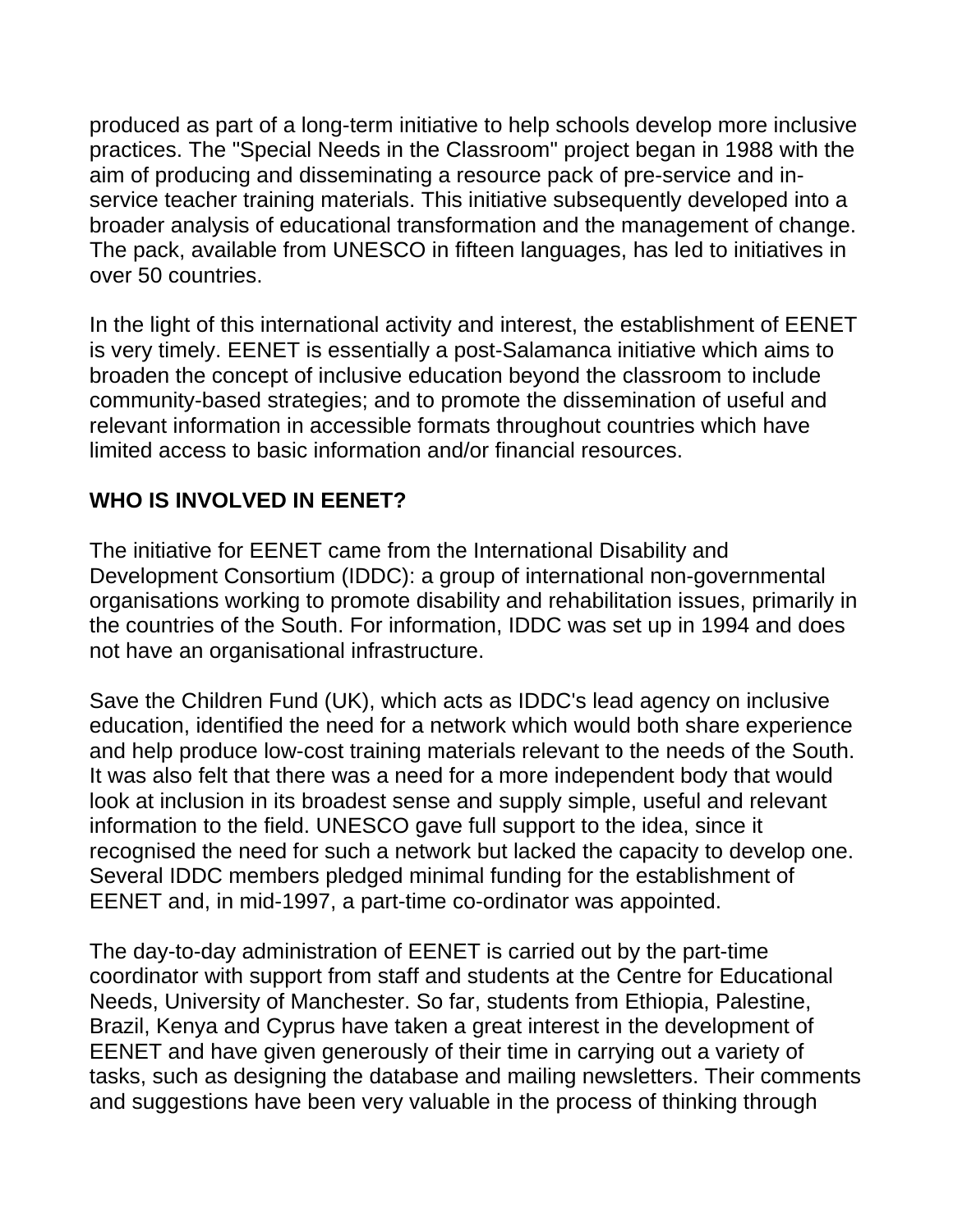how to create an international network which will benefit people in countries of the South as well as the North. The students have also provided names to add to EENET's mailing list, and will continue to publicise EENET and provide valuable feedback when they return to their home countries.

Although membership is open to individuals and organisations in all countries of the world, EENET gives priority to the needs of countries in the South. There are over 600 individuals and organisations in over 100 countries on the mailing list so far, with an enormous range of professional and personal interests, including: parents and parents' organisations, teachers, teacher trainers, academics, community development workers, policy-makers, disabled people's organisations and ex-pupils of special schools.

EENET is possibly unique in the way it makes connections between academics and a wide range of practitioners on the issue of inclusive education. EENET is based in an academic institution, but has strong links with UNESCO and the major international NGOs working on disability and development issues. Thus, EENET has great potential to reach a large number of relevant individuals and organisations.

#### **RATIONALE FOR EENET**

At the grassroots level, practitioners have limited access to relevant information and lack opportunities to network with each other. There is a severe shortage of relevant and appropriate resource materials in local languages. It was primarily in response to these very basic needs for useful information that EENET was established.

Inclusive education programmes in the South are often more successful at being fully inclusive and community-based than those which operate in the North. Even so, seminars and publications are invariably biased towards the North, because when it comes to processing and disseminating information the crucial resources are mostly held in the North. Yet there is a tremendous need to share the experiences of the South in promoting and practising inclusion ... and to share these experiences with others in both South and North. So, EENET aims to create space for sharing experiences.

The distorted ways in which much information about the South is processed, and the ways in which those in the North set the agenda for what is and is not processed about those in the South, are also cause for concern. International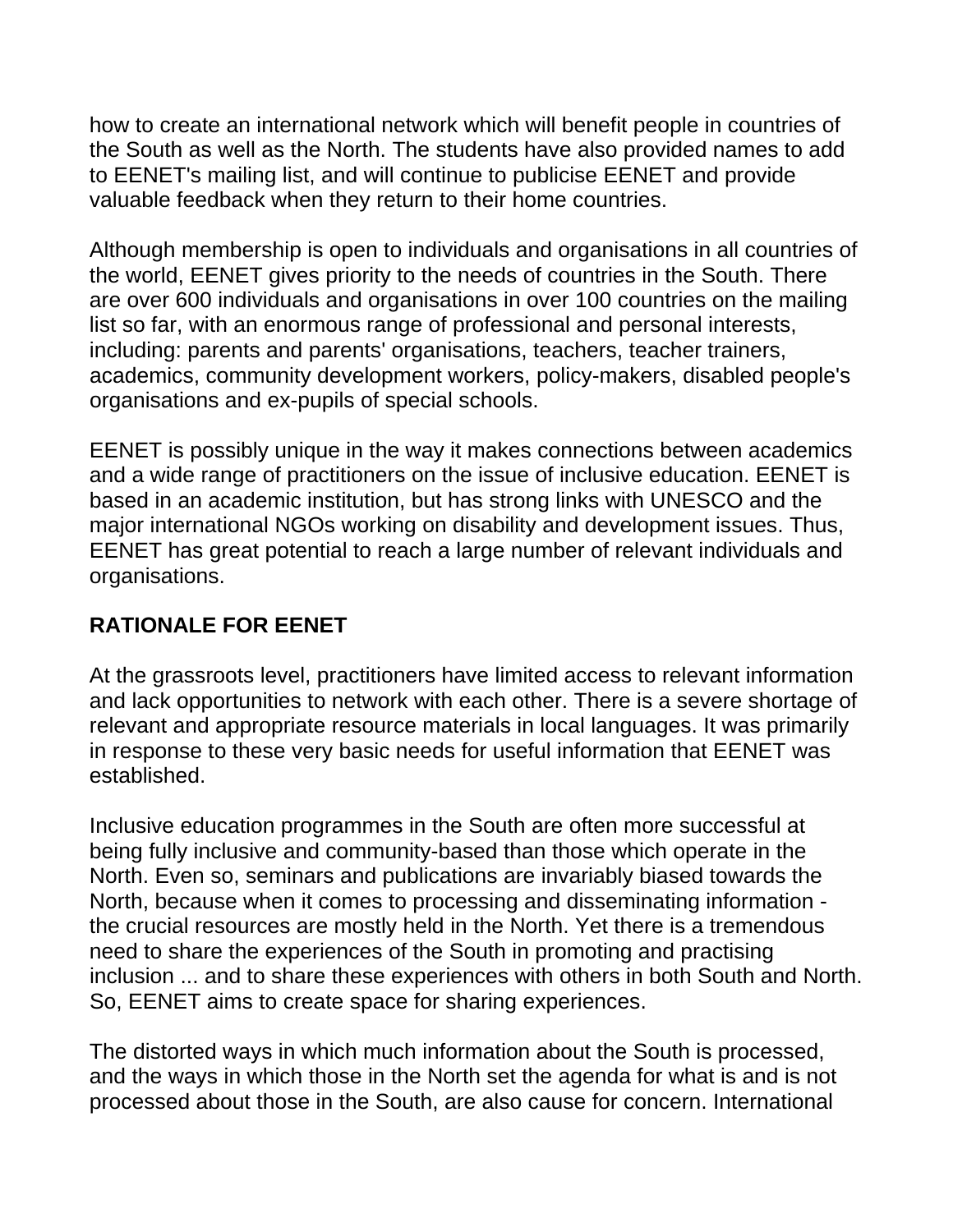research, literature and conferences tend to be dominated by a Northern perspective with the result that pioneering examples of good practice in the South go unrecognised or unvalued. The flow of information goes from North to South. These imbalances increase the likelihood of the uncritical and sometimes inappropriate export of Northern (western) debates and practices to and by the South. Therefore, EENET aims to create space for people in the South to set their own agendas and present their own experiences, and for more critical reflection of Northern practices.

Finally, EENET also aims to influence the policy and practice of major donor agencies who continue to invest large amounts of money in projects which are modelled on practice in the North, without any awareness of projects which are innovative, inclusive and underway in the South, and with little thought to issues about transferring practice from North to South. EENET is anxious not to reinforce the negative deficit model of developing countries (Stubbs 1994), but instead to recognise and publicise examples of good practice in inclusive education, often in the absence of material and financial resources.

## **UNDERLYING VALUES & PRINCIPLES**

By creating conversations between members of a participatory information network, EENET aims to be far more than just an information service. It is extremely difficult to process information without bias, and therefore EENET tries to be as explicit as possible about its own underlying values and principles, and its own bias. With this in mind, the underlying values and principles of EENET are set out below.

#### **EENET:**

- Believes in the equal rights and dignity of all children;
- Prioritises the needs of countries which have limited access to basic information and/or financial resources;
- Recognises that education is much broader than schooling;
- Acknowledges diversity across cultures and believes that inclusive education should respond to this diversity;
- Seeks to develop partnerships in all parts of the world.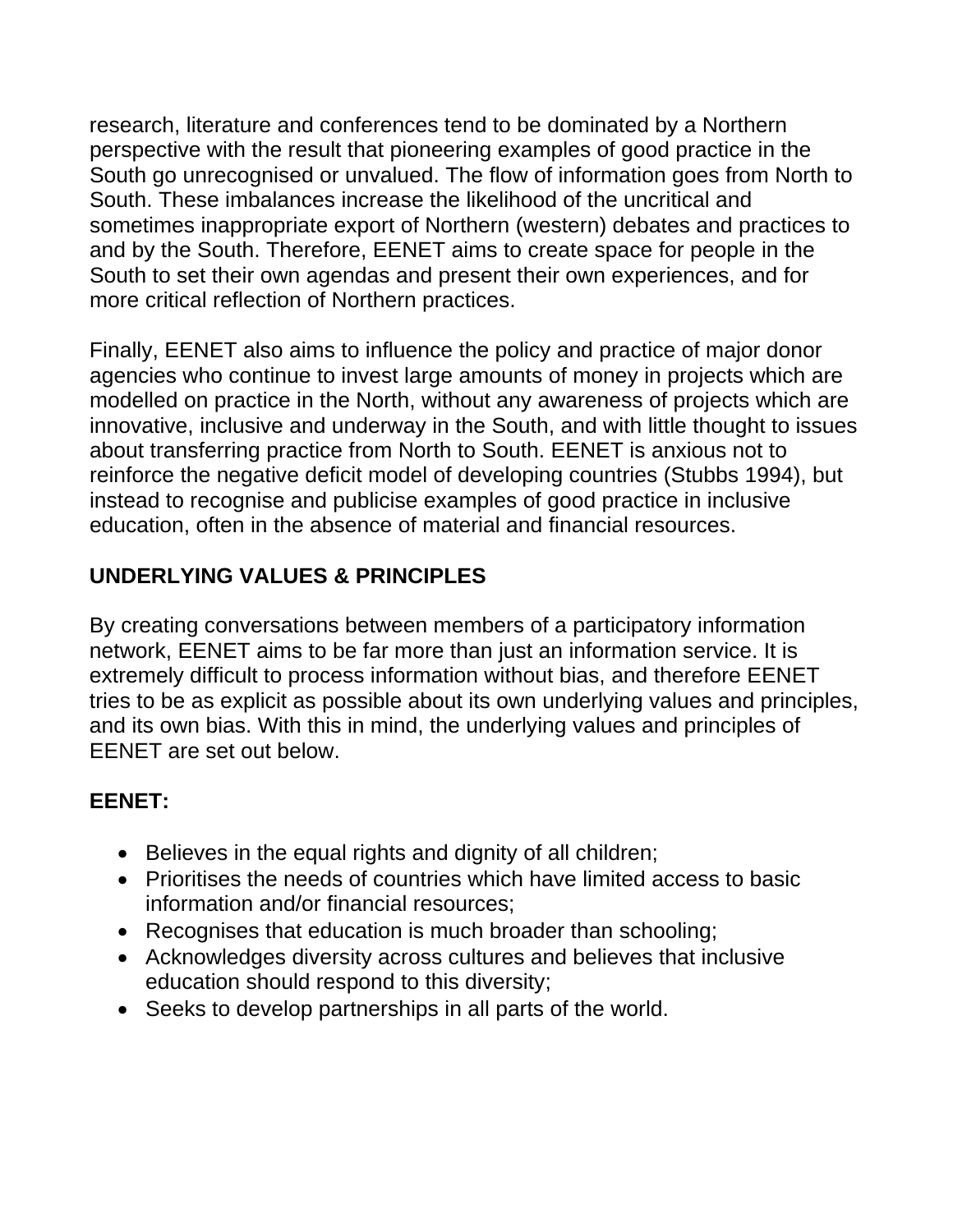#### **In conducting its work, EENET:**

- Adheres to the principles of the Salamanca Statement;
- Believes that access to education is a fundamental human right;
- Recognises the intrinsic value of indigenous forms of education.

#### **EENET is committed to:**

- Encouraging the effective participation in IE of key stakeholders, such as disabled people; children of different ages and gender; people from ethnic and other minorities;
- Engaging with the difficulties caused by the global imbalance of power;
- Encouraging a critical and discerning response to all information and materials circulated.

### **WHAT DOES EENET OFFER?**

"Enabling Education", EENET's newsletter, is the major focus in the short-term for the dissemination of stories and articles by practitioners, information about useful publications and video training packages, and the development of international conversations about inclusive education. The first issue of the newsletter was published in December 1997 and a limited number of Braille copies were produced as part of EENET's commitment to disseminate information in a variety of accessible formats. The newsletter was translated into Portuguese at the initiative of a reader. The style of the newsletter is deliberately non-academic and participatory. The newsletter aims to be an accessible vehicle for sharing and disseminating up-to-date information, ideas and experiences of inclusive education.

EENET's web site was established within the first few weeks of the appointment of the co-ordinator. It acts as a bibliographic database for key documents produced by EENET (e.g. the newsletter) or by practitioners (e.g. a manual, produced in Lesotho, to accompany a video training pack for teachers; a Childto-Child training pack on inclusion produced in Palestine). There are also several documents produced by Save the Children (UK) which analyse their experience of moving from integration towards inclusion. References for relevant UNESCO documents are also listed. Already information available on the web site has been used by intermediaries who in turn have established direct contact with grassroots teachers and community development workers.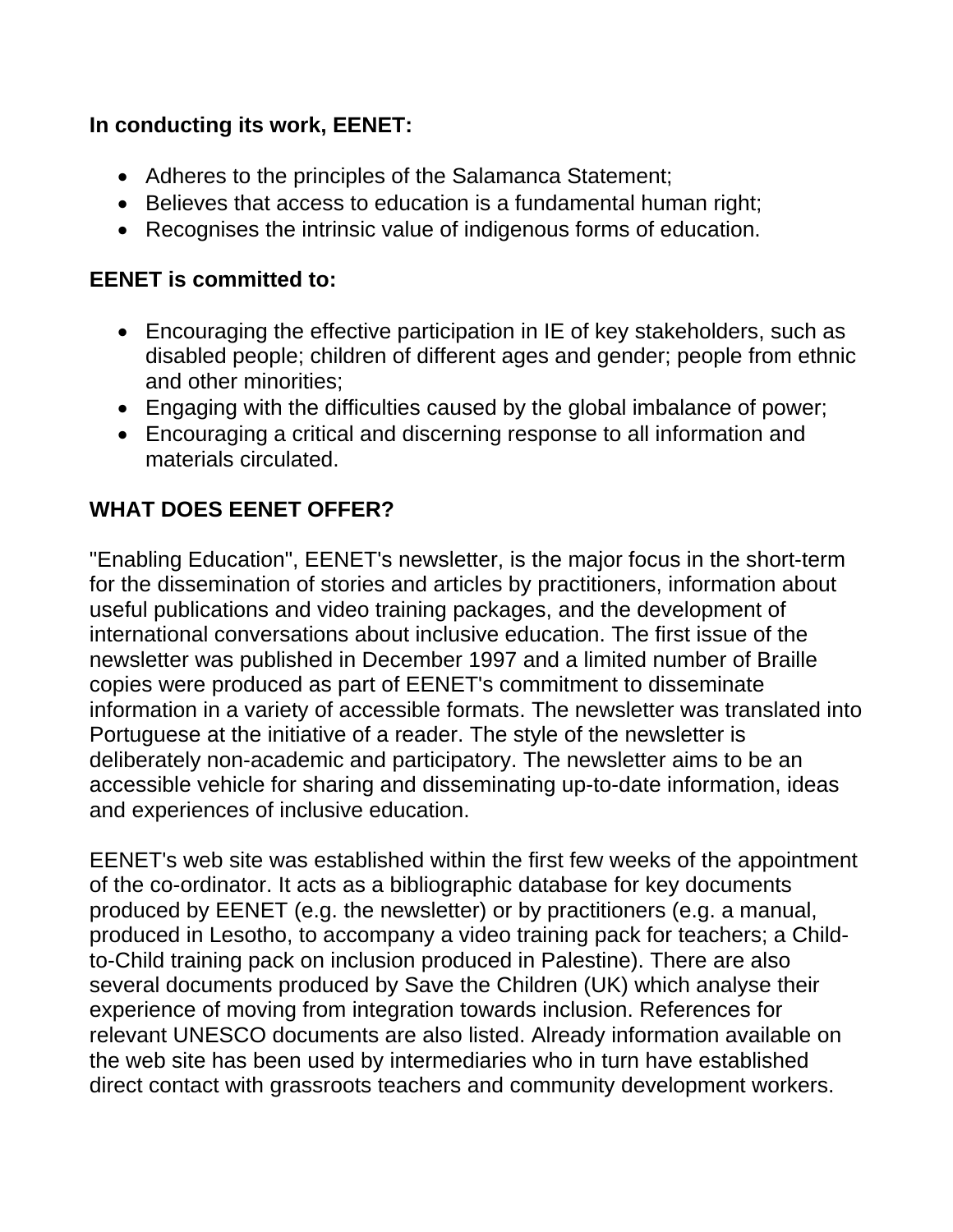All of this frees up the co-ordinator's time to concentrate on the needs of practitioners who do not have access to the world wide web.

EENET also runs seminars. The first EENET seminar was held in July 1997 in Manchester and was attended by 20 participants from 13 countries and organisations. Discussions at the two-day seminar helped to formulate EENET's values and principles and contributed to the development of the strategic plan. The first meeting of EENET's steering group took place at this seminar. The steering group is deliberately small: seven people who represent the major funding agencies, the University of Manchester and countries of the South. This meeting was short and primarily discussed financial issues relevant to the initial establishment of EENET.

In June 1998, a longer meeting of the steering group took place which reviewed EENET's first year and discussed the nature of the network and how it should develop. It was felt that connections between organisations rather than through EENET should be prioritised, in order to avoid setting up parallel structures. The danger of falling into the trap of building a small UK-dominated NGO network was also discussed (see below).

In March 1998, EENET played a major collaborative role in the preparation for, and the facilitation of, a South-focused international seminar on inclusive education. This was held in Agra, India. The ongoing and ever-increasing need for useful, relevant information was highlighted by the 50 participants - all of whom pledged to publicise and participate in EENET. The seminar reinforced three key lessons (IDDC 1998):

- A recognition that the main barrier to inclusion is the prevalence of negative attitudes and not a lack of resources, as is often assumed.
- There is a need for effective school-based support through the empowerment of all involved.
- Inclusive classrooms are unlikely to work in isolation, they require community support and participation.

#### **A PARTICIPATORY INFORMATION NETWORK**

EENET aims to be a participatory information network, rather than a dissemination machine.

EENET's main aim is to disseminate useful and relevant documents and training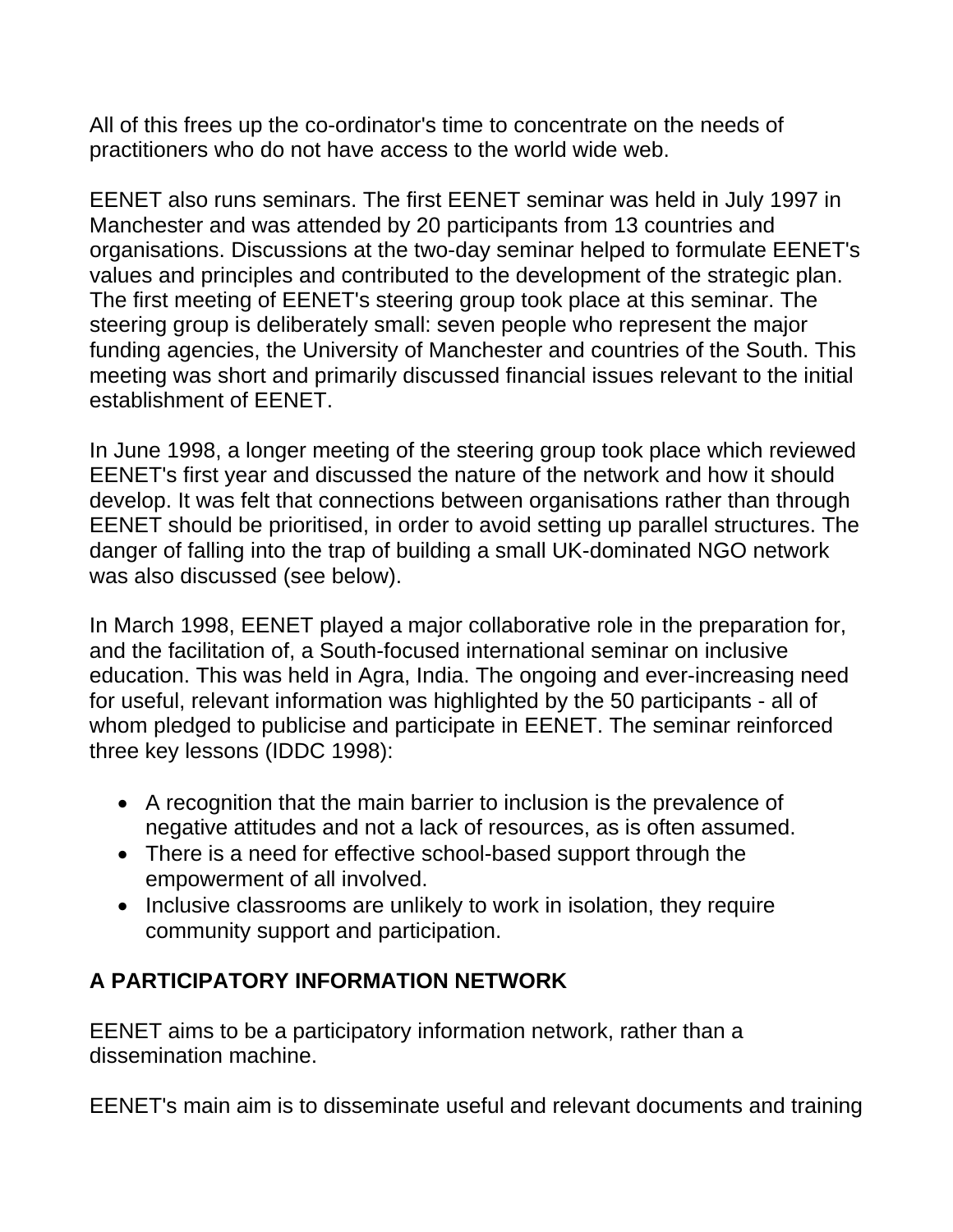materials in a variety of formats to practitioners in the field who normally find it difficult to access information. EENET will only produce additional documentation where no other such material exists. In order to do this as costeffectively as possible and with maximum participation from interested parties, conversations have to take place so that information can be shared as widely, and in as many different formats, as possible. Conversations have been initiated through the newsletter, correspondence and seminars. By providing a platform for practitioners who would not normally share their ideas and experiences with a wider audience, the vision of a participatory information network should become a reality.

National and regional organisations which share similar principles are encouraged to take responsibility for information collection, translation and dissemination. In this way, there should be maximum participation from the beginning, so that EENET can grow slowly and sustainably on a relatively small budget. The word "decentralisation" was initially used to describe a major aspect of EENET's strategy in relation to the establishment of a participatory network. However, "decentralisation" implies that there is a substantial "centre" from which information and ideas emanate, and which exercises some control over the activities of sub-centres. But EENET cannot afford to exercise too much control if it is to succeed in reaching those individuals and organisations who have previously been "hard to reach", and thus excluded. Central (and Northern) control is not what EENET is about.

In the interests of sustainability, the newsletter and other documents will only be translated if there is sufficient interest and commitment by a partner agency to allocate resources for that purpose. Translation issues, after all, should not be seen in isolation. Once documents appear in other languages there will inevitably be correspondence in those languages and perhaps a desire to develop regional versions of the newsletter in the appropriate languages. This would overload EENET's minimal infrastructure in the UK, and would be more efficiently dealt with on a regional basis.

Finally, one of EENET's key roles is to develop ways of documenting experiences which otherwise would not be documented because of difficulties with translation or with written language, and to make them as widely accessible as possible. Sharing these experiences through the website would be just one of the methods of dissemination, as the vast majority of people in the South will continue to use other, more traditional methods of communication. Guidelines for running workshops to explore a wide variety of methods of communication,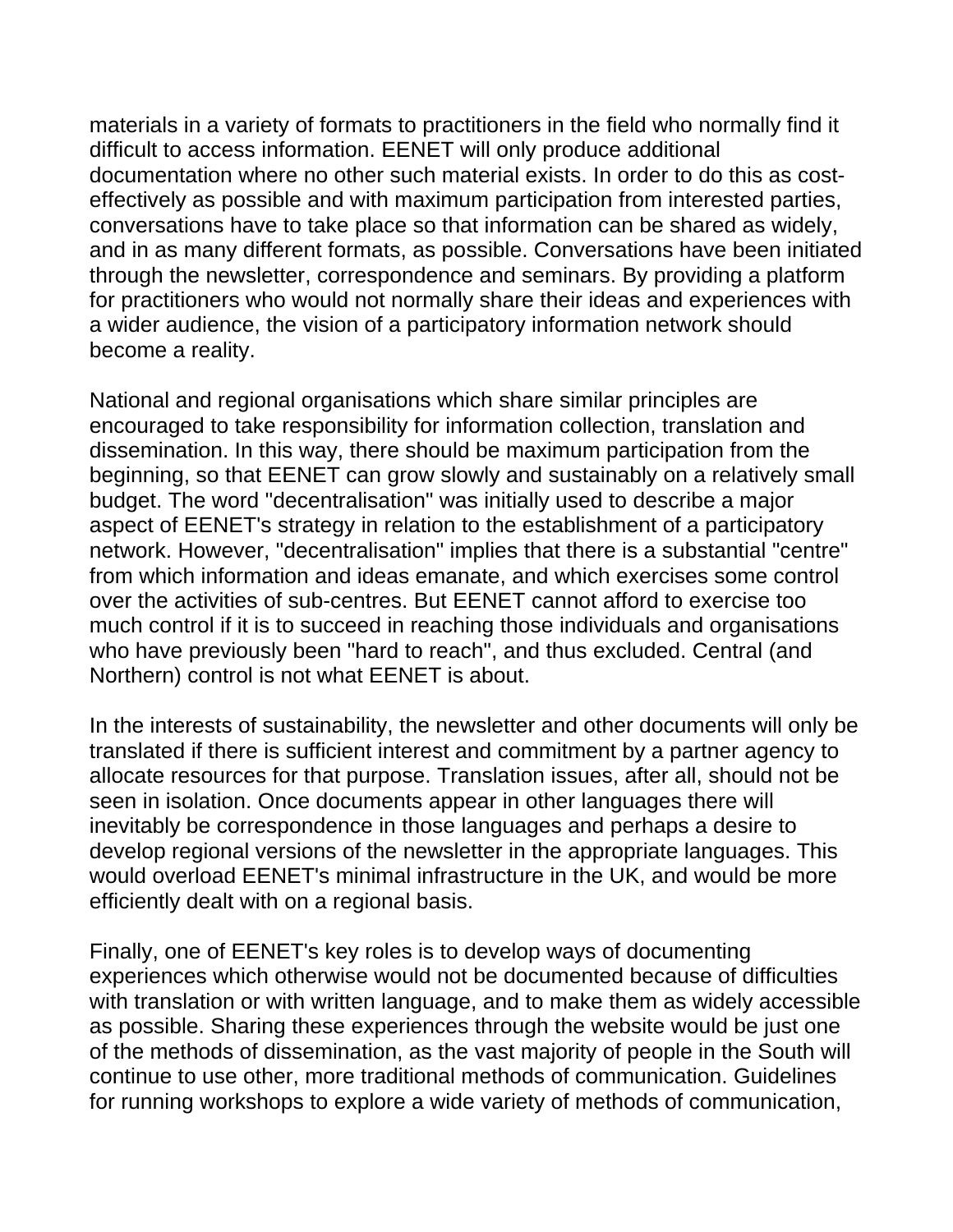including writing, will be developed. These will focus on the particular issues of inclusive education with a wide range of stakeholders, including children. It is hoped that the workshops will both build skills in a given community and produce useful documentation of inclusive education experience which can be shared.

### **SHARING EXPERIENCES**

EENET recognises the danger and nonsense of transplanting educational practices across cultures and instead supports the idea of using local practice and thinking as the foundation for development activities (Ainscow 1998). In essence, this is about "making the familiar unfamiliar" by encouraging practitioners to stand back from their own situation, and take a fresh look at their own work in the light of experiences from another part of the world. It is still too early in EENET's development to be able to quote many examples of this process in action, but the following vignettes illustrate the type of networking which has already taken place.

### **A Vignette from South Africa**

Saajidha, a lecturer at a distance education teacher training college in South Africa, is involved in developing a new course on special needs in education. She is nervous about using the term "Inclusive Education" as she is "weary of feeding the students too much too fast and then losing them". The term "Inclusion" has only recently been discussed as part of the government's National Commission on Special Needs Education. Furthermore, the majority of Saajidha's students speak English as their second language and come from peri-urban and disadvantaged rural communities.

Saajidha is in regular correspondence with EENET to share ideas, enquire about opportunities for further study for herself, and to comment on the range and usefulness of the documents on the website. She says: "Introducing something as new and as significant as this [inclusive education] is challenging". She desperately needs teacher education materials. The video training package recently produced in Lesotho, "Preparing Teachers for Inclusive Education", is an example of the locally produced and appropriate materials which EENET is able to provide at low cost. It is likely that Saajidha will act as a dissemination point in South Africa for that training package.

This is an example of the kind of conversations that have been created so far -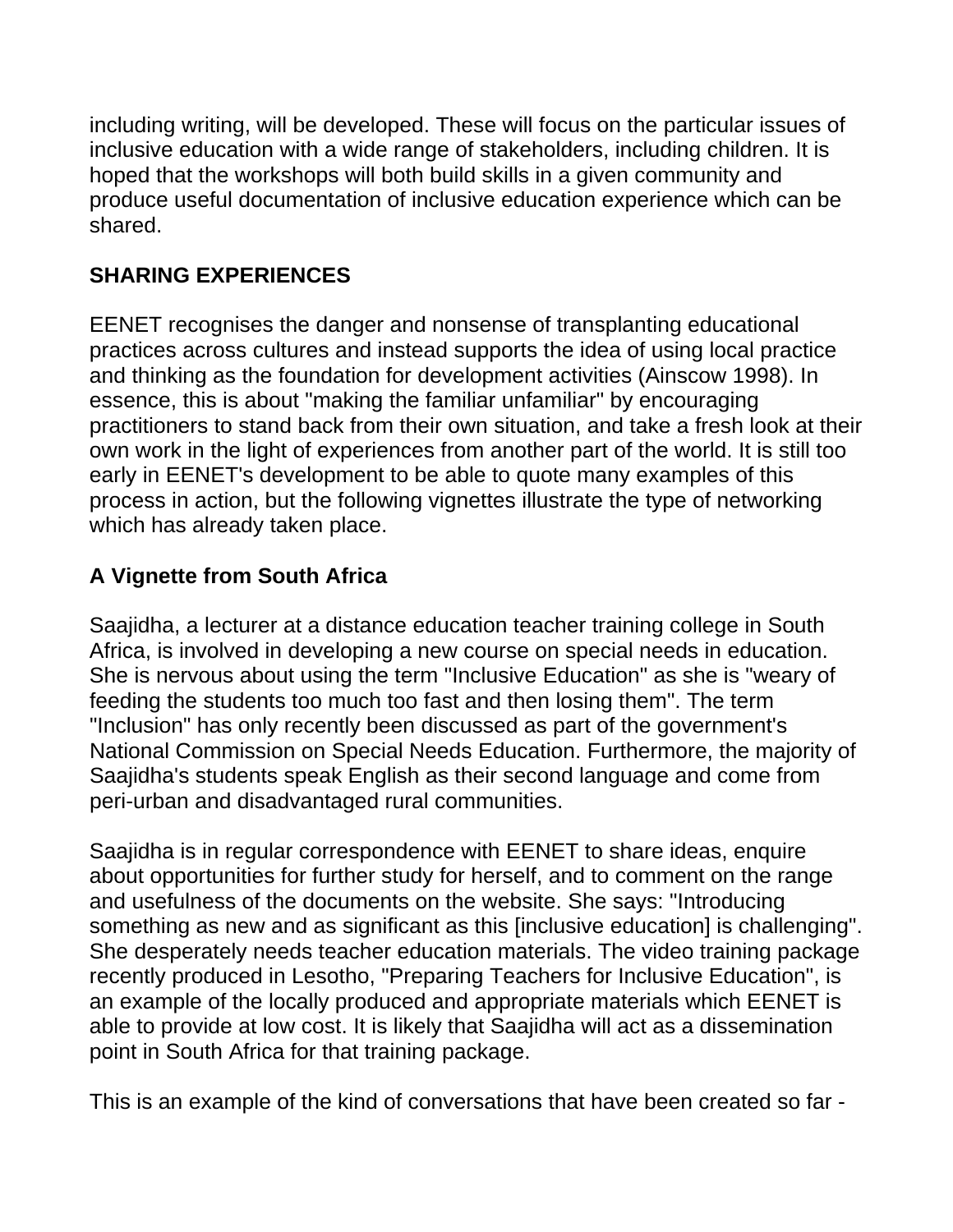conversations which combine sharing experience and ideas, feedback on EENET's information provision, and concrete offers of help to disseminate training materials. As a result of these conversations with Saajidha and others, it is hoped that a partner agency will emerge through which EENET can channel information relevant to southern Africa and South Africa (thereby regionalising EENET).

## **A Vignette from Portugal**

Ana works in the Ministry of Education's Institute of Educational Innovation in Portugal and, through her involvement with UNESCO's "Special Needs in the Classroom" project, networks with large numbers of primary schools in Portugal. She received the first copy of the EENET newsletter, "Enabling Education", in late December and emailed back immediately offering to arrange for its translation into Portuguese. This very spontaneous translation was promptly arranged and in early February a photocopy of "Promovendo a Educacao" arrived in the EENET office. Dissemination in all Portuguese-speaking countries in Africa is now possible; and dissemination in Brazil has begun through a Brazilian student based at the Centre for Educational Needs in Manchester University.

The development of such pro-active partnerships in key regional and subregional centres in the world will enable EENET to share information and create conversations with inclusive education practitioners, policy-makers and researchers in large parts of the South, with minimum financial commitment and administrative responsibility. It is essential to forge partnerships with experienced networking agencies already committed to the principles of inclusion.

### **CURRENT DIFFICULTIES**

EENET is already facing up to several difficult challenges. In this paper, mention has been made of some of the difficulties inherent in implementing a participatory information network - especially how to make the network truly participatory, and how to avoid domination by Northern professionals and organisations.

Mention has also been made of issues of translation and regionalisation. These link directly with another key issue: globalisation through technology. EENET was set up amid an information revolution. This brings advantages; but it also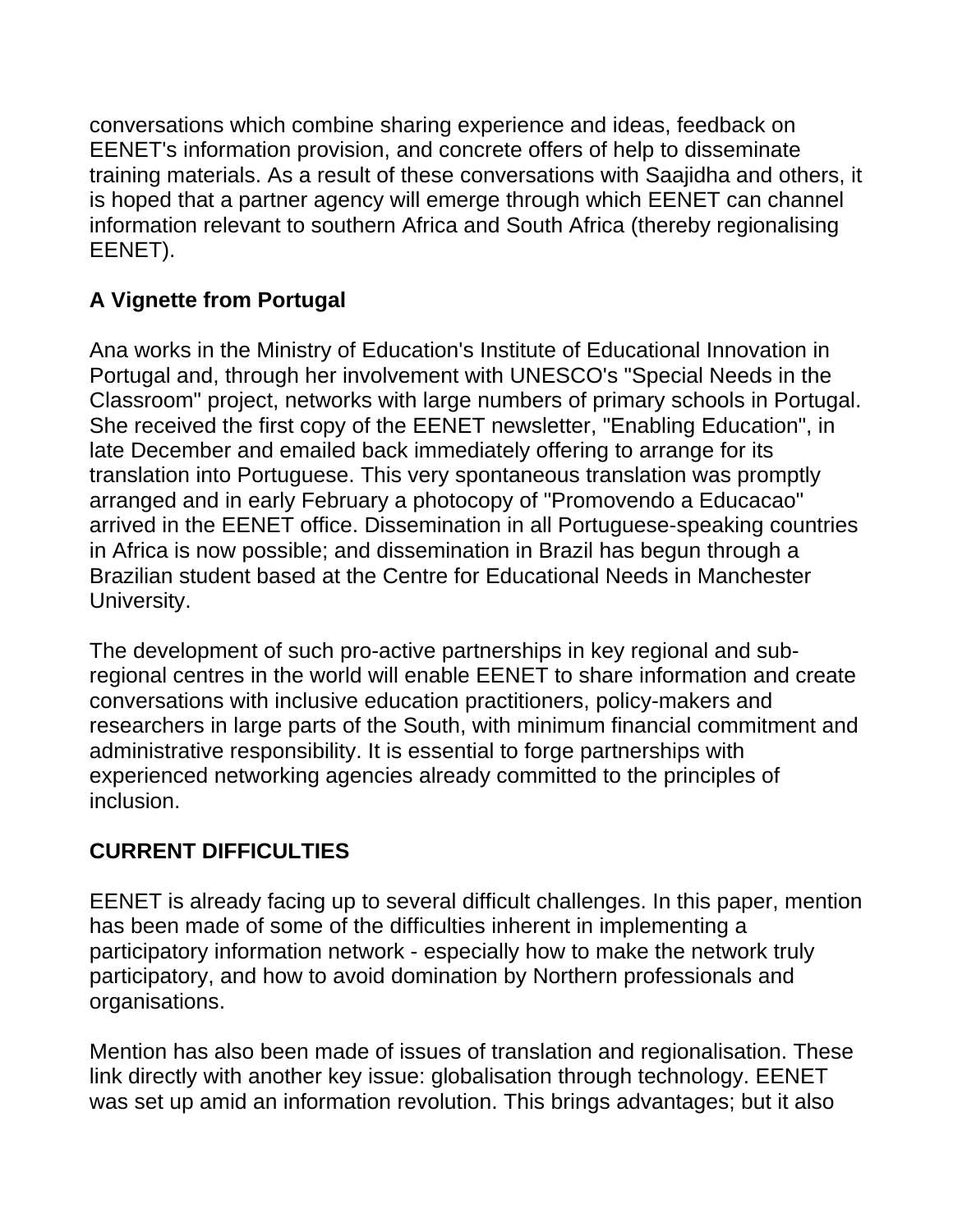carries risks. The information industry is changing rapidly. Access to information has never been as quick or as easy, and it is set to become even faster and more accessible as telephones, fax machines and televisions all become linked to the World Wide Web. In this context, it is not surprising that the decision to establish a website was one of the first decisions made when EENET was set up.

The dilemma for EENET is how to balance these increasingly rapid, high tech forms of communication which proliferate in the North with the needs of the most excluded and marginalised people in the South, whose communication systems continue to be orally-based. It is likely that a variety of communication methods will be employed in order to reach as many people as possible. Homeless International supports local NGOs in India and South Africa which provide support to organisations of slum and pavement dwellers (Homeless International 1998). Regular exchange visits take place, while "backyard emails" provide regular news updates. Individuals in both countries also enter into email correspondence, with literacy support provided by their local NGOs. This illustrates the possible ways in which high-tech forms of communication can complement face-to-face exchanges of experience. It points the way forward for EENET to explore all possible methods of disseminating information and creating conversations.

Perhaps the greatest and most exciting challenge is to develop partnerships with children, and emerging organisations of children and young people, on the issue of inclusive education. Discussions about how to empower young people with learning difficulties have begun to take place among parents' organisations in Africa; EENET will maintain close contact with this new development through two steering group members who are centrally involved. In addition, writing workshops (referred to above) will seek to involve children in the analysis and documentation of their own experiences, alongside policymakers, teacher trainers and other interest groups. It will be essential to develop appropriate methods and materials to ensure that children fully participate in workshops and feel safe to express their opinions. It will be equally essential to guard against tokenistic involvement.

#### **CONCLUSION**

EENET's core function is to provide basic information about inclusive education, primarily for practitioners in the South, and to encourage the sharing of ideas, information and experiences by a wide range of practitioners in the field. The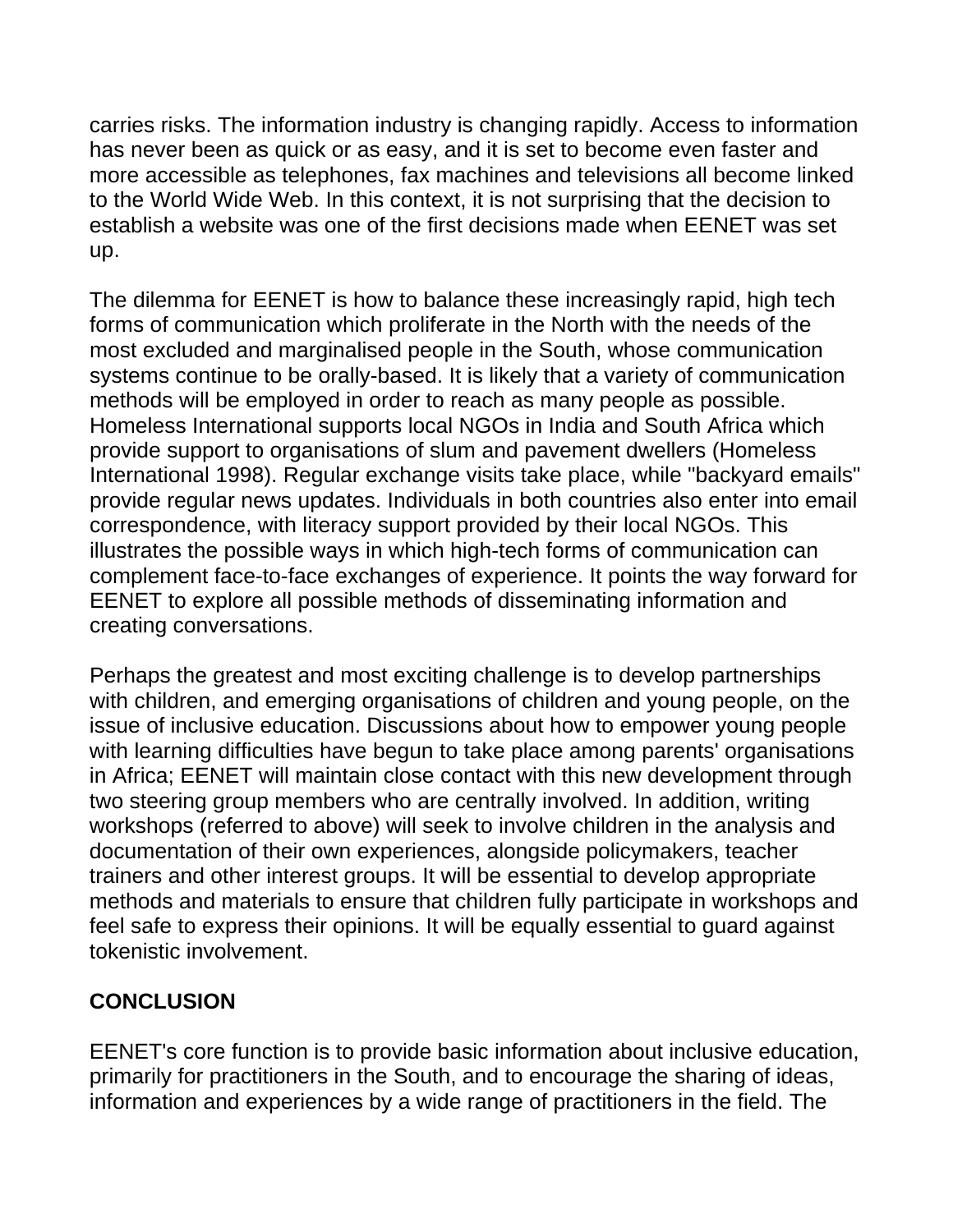majority of individuals and organisations on EENET's mailing list so far are concerned with inclusive education as it relates to disabled children. Increasingly, though, as the understanding of inclusion broadens to include all children, EENET will focus on the need for quality and equity in education as a whole. Maintaining a balance between the specific needs of marginalised groups and the need to challenge structures and systems to become more inclusive is one of the many challenges facing EENET. The other major challenges can be summarised in a series of questions as follows:

- How do we reach the "hard to reach"?
- How do we overcome barriers to communication?
- How do we avoid Northern domination?
- How do we encourage South-South conversations?
- How do we involve children and young people?

EENET will continue to grapple with these issues while building a sustainable and participatory network. EENET welcomes suggestions for further development and offers to share ideas and information that could be of use to colleagues around the world who are working to develop education for all.

# **REFERENCES**

AINSCOW, M. (1998), "Reaching out to all learners: some lessons from experience", Keynote address made at the International Conference on School Effectiveness and Improvement, Manchester, January 1998.

EENET (1997), "Towards inclusion: the role of information", A report of EENET's inaugural seminar, Manchester, July 1997.

IDDC (International Disability and Development Consortium) (1998), Inclusive Education: Making a Difference. A report of an international seminar, Agra, India (printing arranged by SCF Delhi).

HOMELESS INTERNATIONAL (1998), personal communication.

MILES, M. (1989), "The role of special education in information based rehabilitation", International Journal of Special Education 4 (2), pp. 111-118. STUBBS, S. (1994), "A critical review of the literature relating to the education of disabled children in developing countries", Unpublished MEd paper, University of Cambridge.

STUBBS, S. (1995), "Avoiding issue overload: Core principles and diverse discrimination", Unpublished paper, London: Save the Children (UK). UNESCO (1994), The Salamanca Statement and Framework for Action on